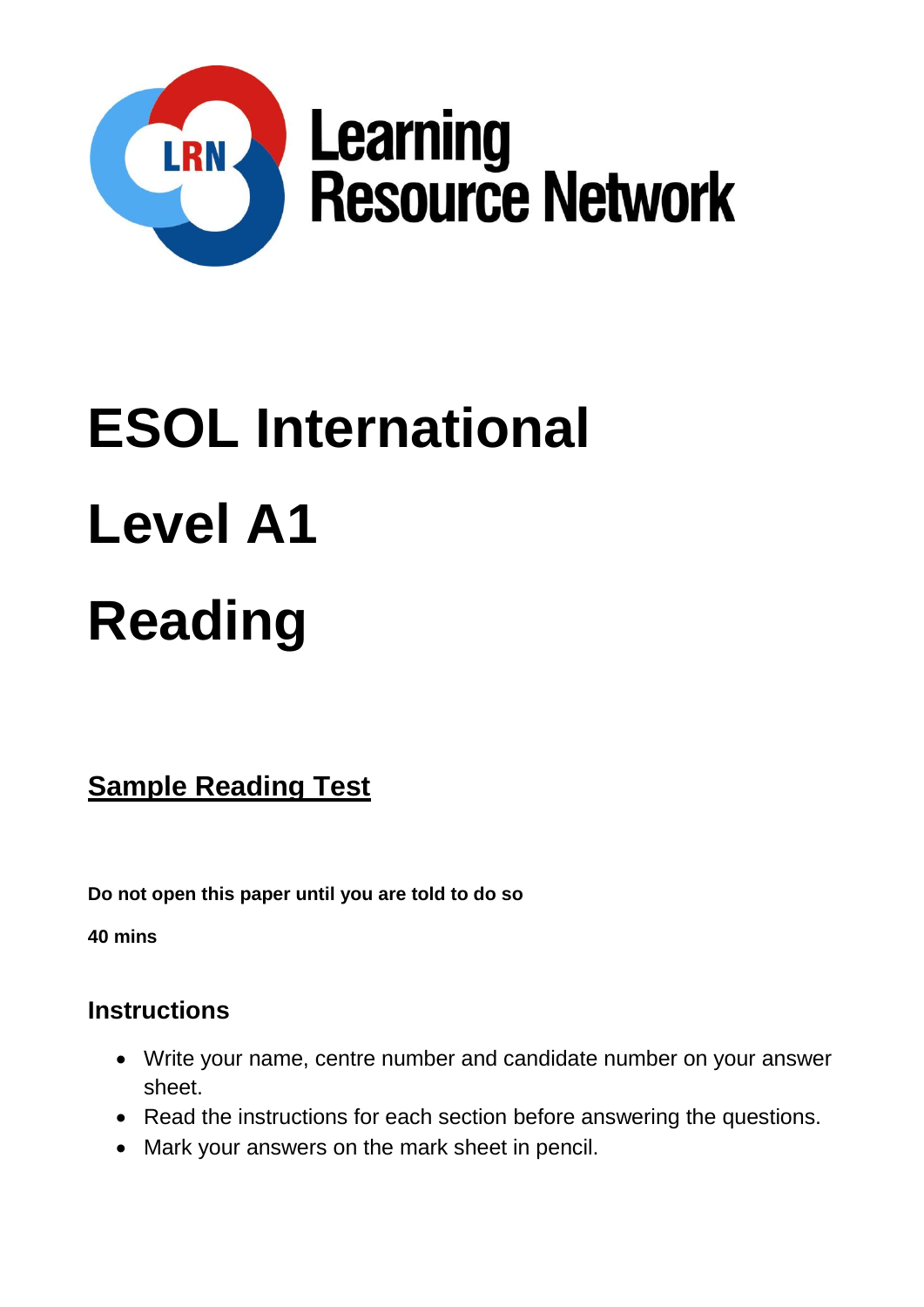# **Section One**

## **Questions 1 to 5**

**Match the pictures of the signs and notices to the correct place in the box below. The first one is done for you.**

| Airport | Toilet | Building site   Swimming | Pool | Park | Shop |
|---------|--------|--------------------------|------|------|------|
|         |        |                          |      |      |      |















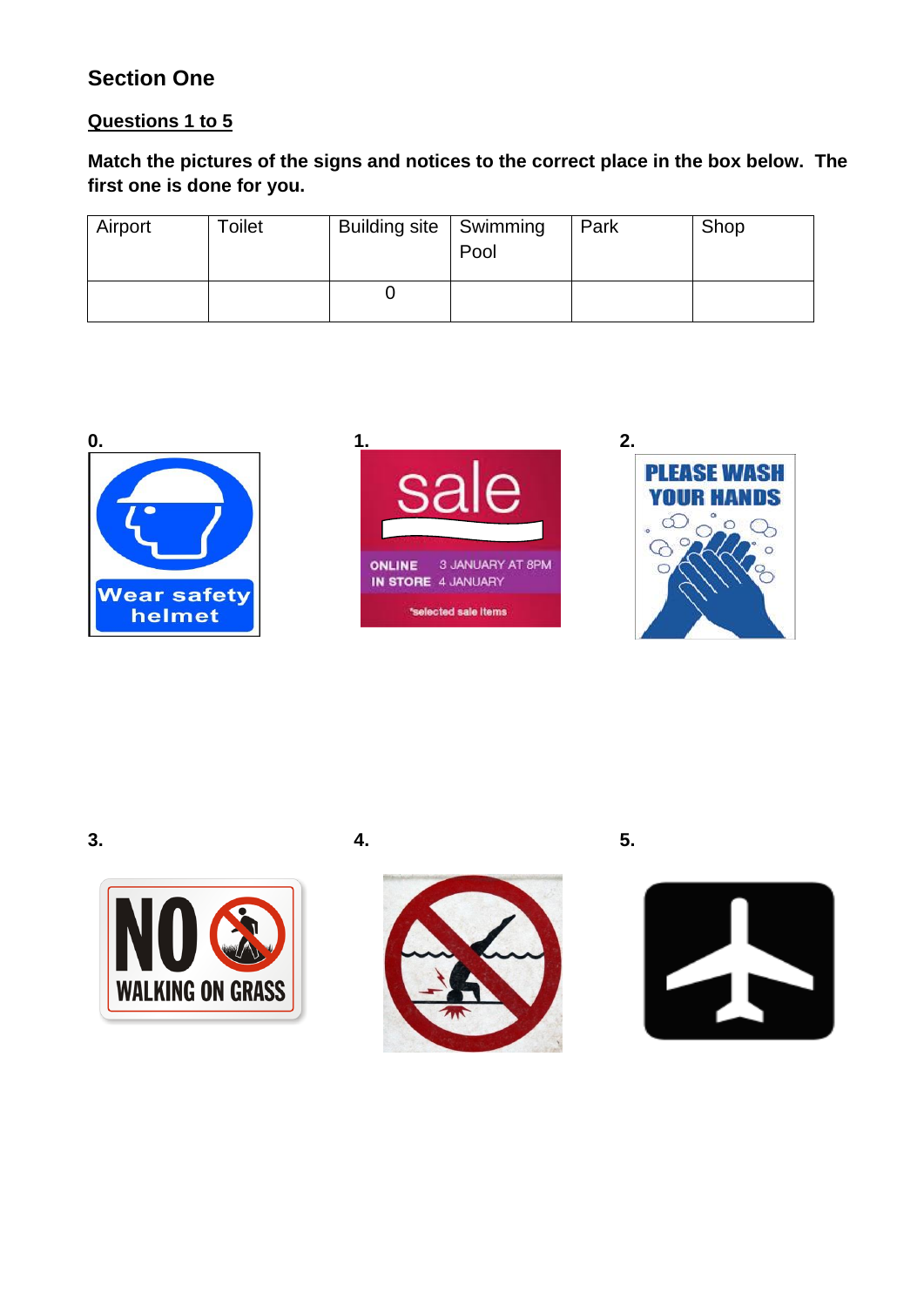# **Section 2**

## *Questions 6 to 9*

**Read the two emails below and answer the questions. The first one is done for you.** 

#### **Email 1**



- 0. What is Meena's telephone number? 09987 442 375
- 

- 6. Where is Meena studving?
- 7. How many days does Meena go to English classes every week?
- 8. What is not easy for Meena?
- 9. What is Meena asking Samia to do?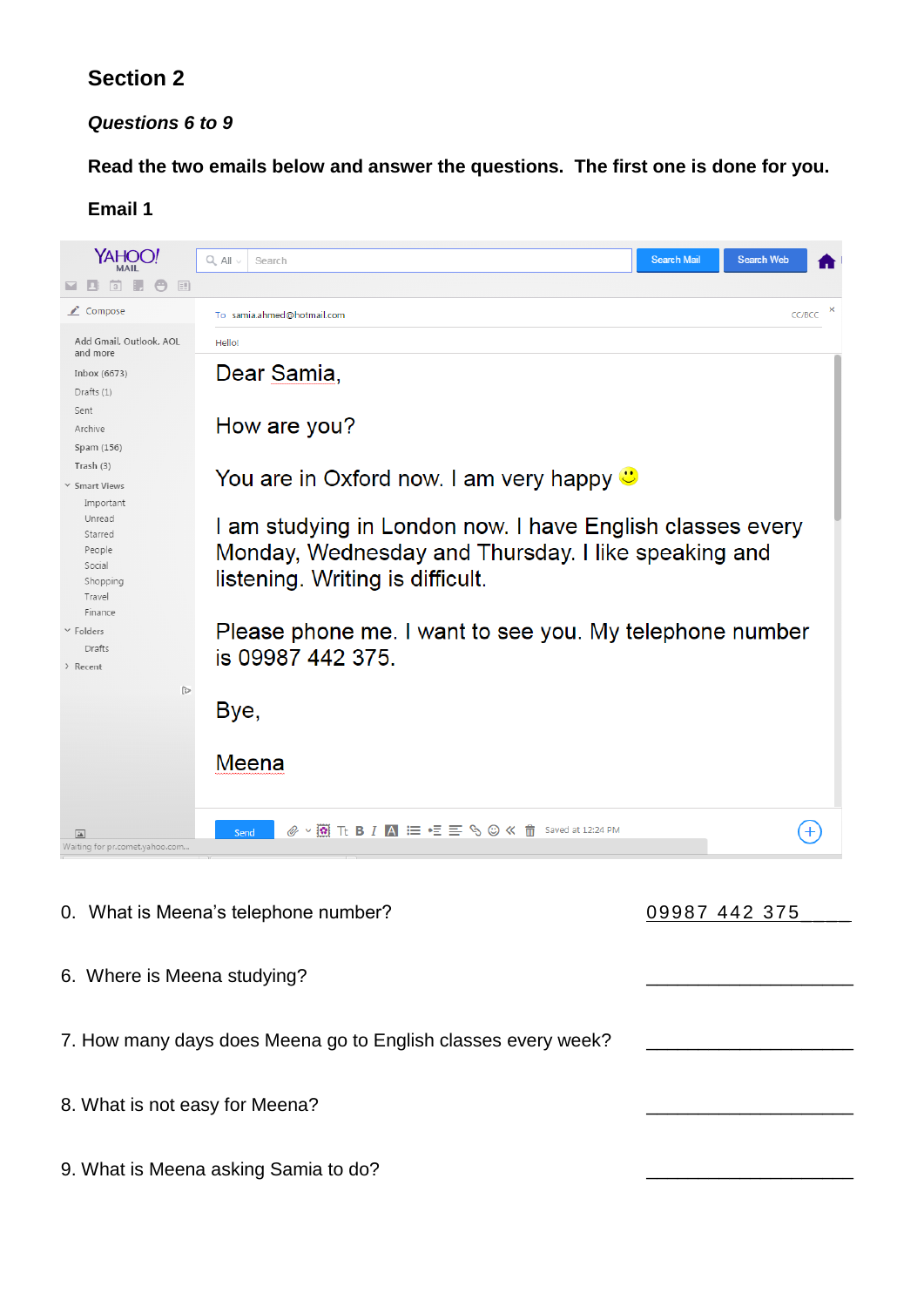#### **Questions 10 to 12**

### **Email 2**



- 10. How is the weather in Oxford?
- 11. What time is Samia phoning Meena?
- 12. Where does Samia want to go?